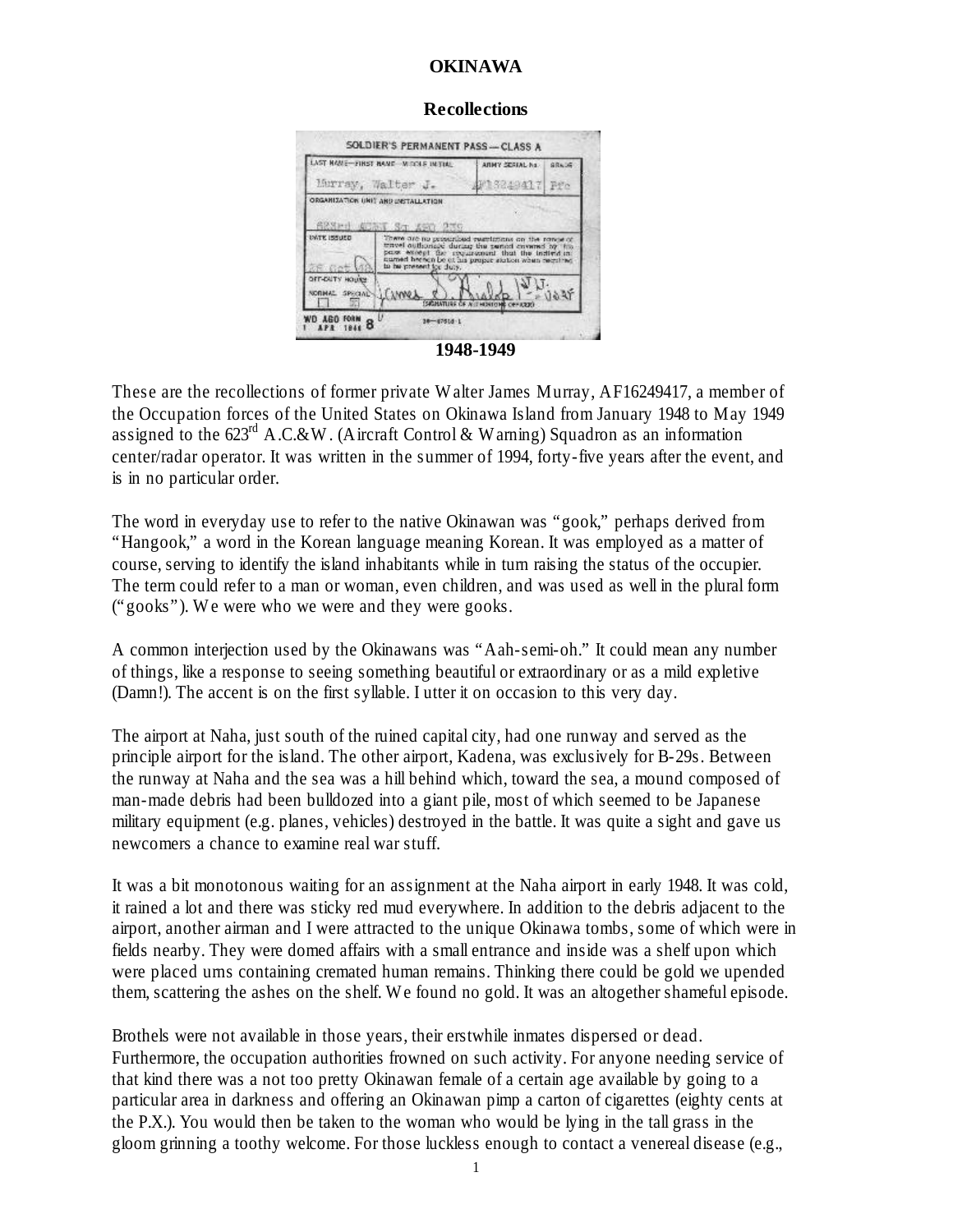gonorrhea), there was what was euphe-mistically called the "clap shack," a facility (Quonset hut) located within the camp where victims were exiled leper-like until cured.

Prior to my assignment to Okinawa, there was a thirteen-week basic training course (for me Flight 2282) at Lackland AFB, San Antonio, Texas. For the first three weeks of my enlistment,



that is from August 26, 1947, I was in the Army Air Corps, the forerunner of the Air Force. I went to Okinawa as a basic soldier, sailing on December 30, 1947 from Fort Ord, San Francisco, on the transport Walton Walker after a brief stopover at Hamilton Field. *Left*: **On board ship**.

My orders read Yokohama but once docked at Buckner Bay at Okinawa I was ordered off the ship along with all Air Force members. It had taken 28 days, with stops at Hawaii, Guam and Manila, to get to Okinawa. The

forces on the island, I came to learn, consisted of air force (the vast major-ity) and naval personnel. The army, such as it was, was made up of Filipino Scouts officered by Americans. Almost all military people I came into contact with were white (i.e., no Blacks).

Transactions involving money were made with script (specimen, page  $12 \& 13$ ) issued by the military as there was no American money (dollars) as such. We were paid in script and spent it as if it were real money. Native Okinawans were barred from holding script but it came into their possession through the black market anyway. One day in 1948 the script was suddenly and without warning recalled and new bills issued. This took only a matter of hours and anyone left holding the old script was stuck with worthless paper.

After disembarking from the troopship at Buckner Bay on January 26, 1948, we were driven in 6X6s through Naha to the airfield where we would wait for about two weeks before being assigned. The city presented a scene of total destruction, of ruble, ruin and death. An earthquake of enormous intensity couldn't have done worse. I was transfixed by the reality of war; it wasn't a movie or a newspaper picture I was looking at. A mere two years and seven months had passed since the end of the battle for Okinawa. North of Naha I would later see burned-out tanks and various trucks abandoned in fields and

wreckage-littered beaches that welcomed the invasion on that Easter Sunday in 1945.

On top of a ridge line north of Kadena, on what was called "Radar Hill," was where the airforce sited its early warning radars, a 250-mile range CPS-1 and a height finder, a

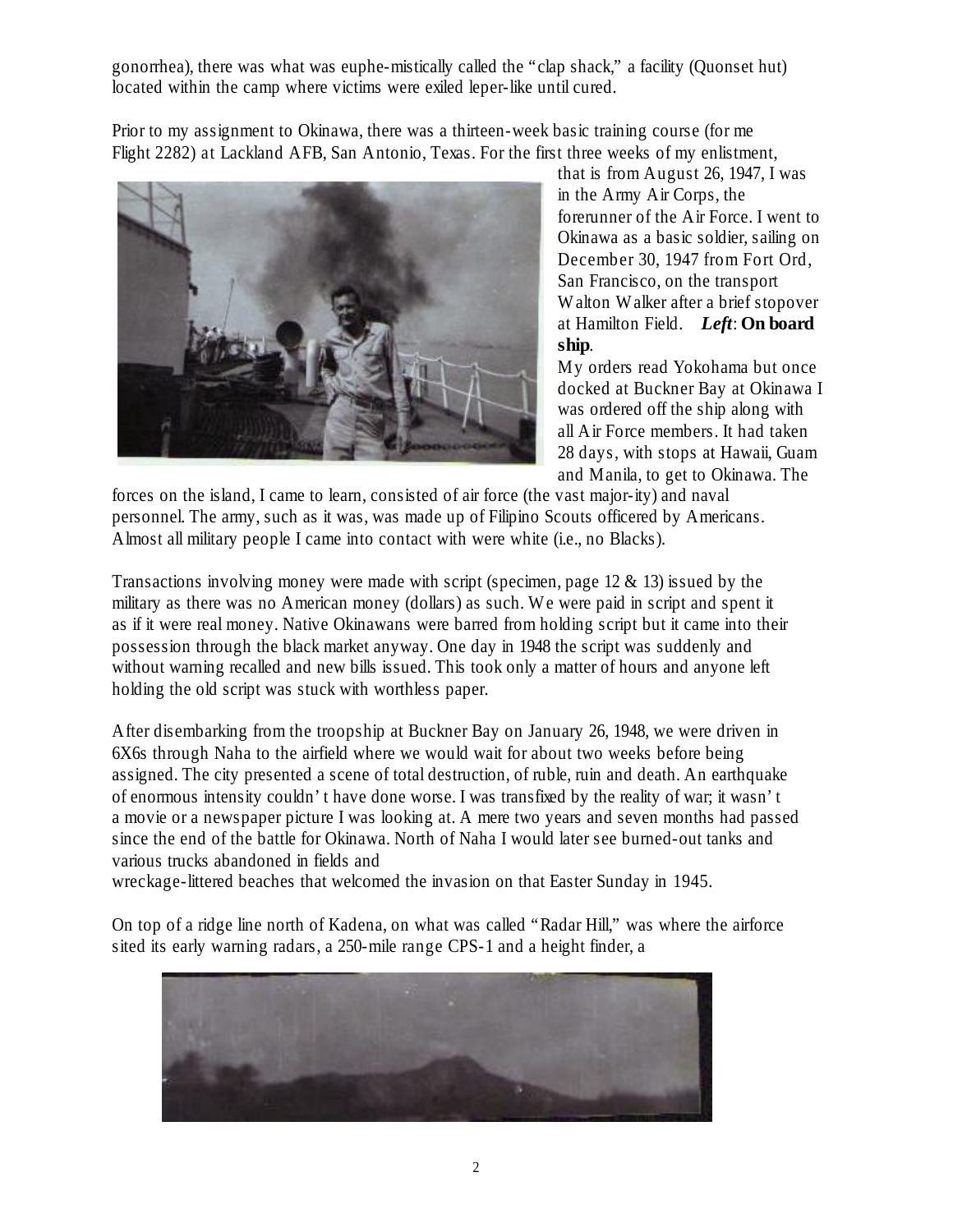## **RADAR HILL**

CPS-4. There were radio transmitters galore, a diesel power generator, maintenance shacks, a telephone exchange ("Seaview"), the works, all in Quonset huts. The only facility lacking was a mess hall. The radio call sign for the facility was "Walter Control." Once in a while, in certain atmospheric conditions, the whole of the Ryukyu Island chain could be seen on the radar. At the northern tip of the island (Point Tare) a second, smaller radar was set up to cover a narrow blind stop caused by mountains to our north. The Pacific Ocean lay to the east, the East China Sea to the west. The invasion beaches, such as Yontan, were in view westward from the hill. The



narrow waist of the island was immediately to our north, just before where the mountains rose. The Motobu Peninsula, jutting out on the west of the island and a scene of fighting in 1945, could be seen to the north on a clear day. Sunrises and sunsets could be stunning and unforgettable. Caves dug into the hillside below us by Japanese soldiers, we were led to believe, still contained the bodies of those trapped inside and killed.

Our living area (**photo above**) was in a military camp located not far north of Kadena off Route 1

just after crossing a set of Bailey bridges spanning the Bishagawa River. Both the 623<sup>rd</sup> and 624<sup>th</sup> A.C.&W. Squadrons were based there. An M.P shack was on the approach road. We lived in Quonset huts, long, low, one-story structures shaped like rain gutters turned upside down and secured with steel cables into the ground to keep them from blowing away. Floors were of plywood and there were screened windows capable of being shut tight. The huts were divided into two twelve-man rooms and two four-man rooms and every man had a bed with a mosquito net, a desk and a footlocker. Toilet facilities (latrines), erected over pits, were nearby. There was a communal shower. I was paid \$80.00 a month (my portion in script), \$25.00 of which I sent home. Everyday wear was a pair of fatigues, oversized bib-like overalls. There was only one size: too large.

Two musical refrains from that period still linger in my mind to this day, "Tokyo Boogie Woogie" and "Shina no yoru" (China Nights). Both were broadcast on Armed Forces Radio and performed by Japanese musicians. Shina no yoru was supposedly composed to commemorate the deaths of Japanese soldiers in China during the 1930s. It has a haunting melody.

 (**Right:** Orville J. Vincent & Author.) Under a clear blue sky one day the routine on Radar Hill was disrupted by the appearance of an old stooped Okinawan man strolling determinedly and incongruously through the facility. He had come up one side of the hill and was going to go down the



other, the hill lacking a fence or even signs to deter intruders. Hauling a bundle of firewood slung over a shoulder and wearing an inscrutable expression on his well-weathered face, he completely ignored us as we stared transfixed at this unbelievable violation of our top-secret and inviolable installation. Eyebrows everywhere shot up and jaws dropped correspondingly. Someone stopped him and someone else was sent for the military police, which soon arrived to lead him away. It may have been a deliberate intrusion but it was more than likely a simple act of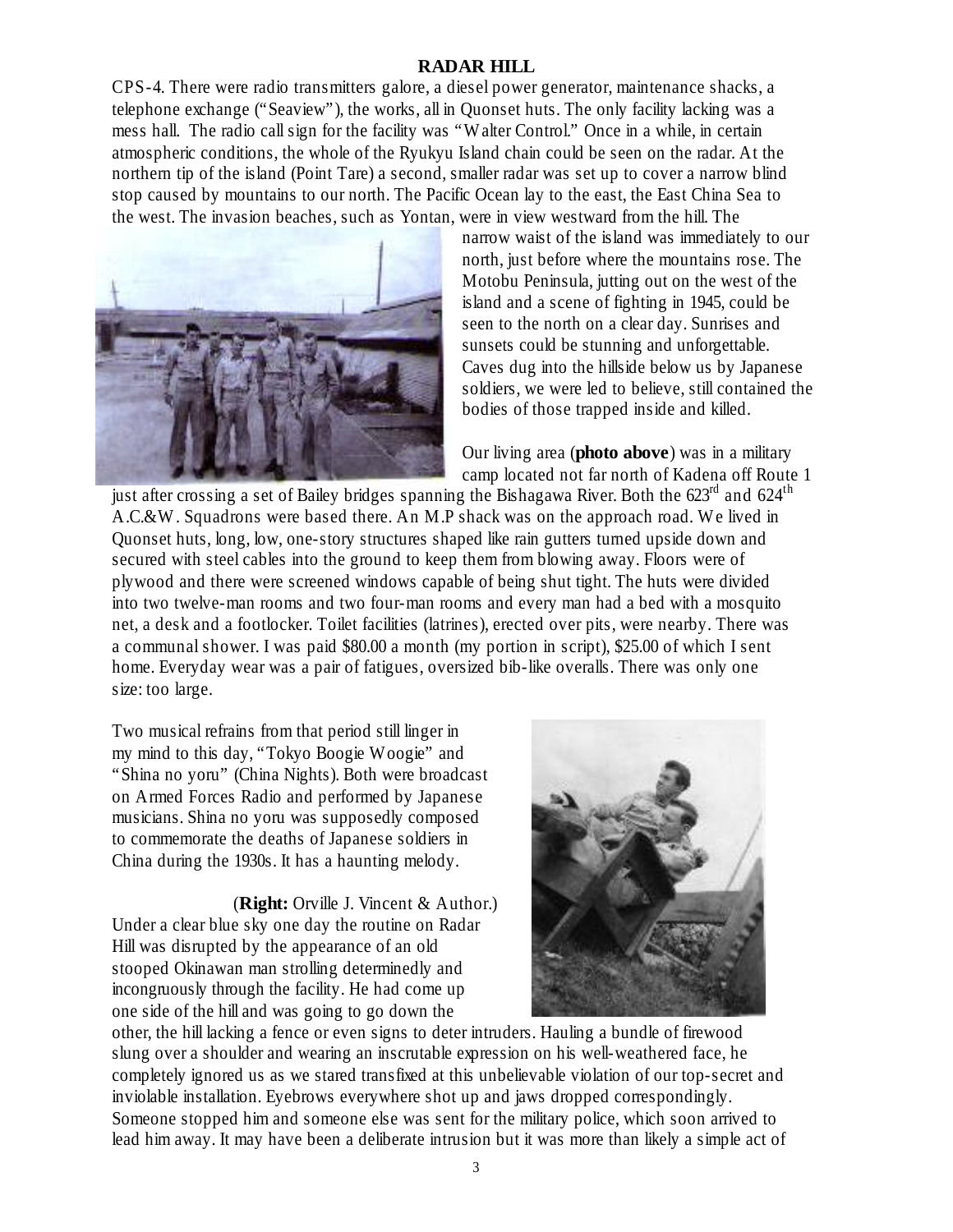a man who had for years traversed the hill in the same manner and didn't think he was doing anything wrong. I have often wondered what happened to him.

In October 1948 typhoon Libby struck Okinawa with horrendous force, its approach from the southeast filling the radar screen with its massive size. A B-29 dispatched into the storm to measure its force couldn't be tracked, as it was lost in the intensity of radar echoes. While the typhoon was still hours away we were ordered to a beach to fill sand-bags to lay on the roofs of our living quarters to assure, if worse came to worse, we would have a roof over our heads. Up on the hill, after everything that could be done was done to secure the buildings and electronic apparatus, it was abandoned to the whims of the weather gods.

We were clobbered by the storm for three days, then there was a respite of a half a day under a blue sky (the eye of the storm) and then another three-day battering. Electricity was lost in the first hours but we had kerosene lanterns in our quarters for a backup. In the first days of the storm the door of our hut was blown off, admitting a flood of water and a howling wind into our sanctuary. Three or four of us, naked in the teeth of that merciless torrent, labored frantically to reattach it by nailing it to the frame, all the while almost submerged under a Niagara-like rain. Later we were told the winds were clocked up to 160 miles per hour.

The food we ate during the typhoon consisted of dried food in little boxes called K-rations, which were issued before the storm hit. Cigarettes were included. During the days of inactivity we played endless games of pinochle, a game I learned to play on the ship going over (I played it hundreds of times on the island and then again on the ship going home but not since). One brave fellow from Georgia went out one evening at the height of the storm to get a case of beer and returned to our cheers but we sobered when he told us he'd been knocked down by a piece of corrugated siding that would have certainly cut him in half and killed him had it hit him edgewise.

After the typhoon moved on we went out to discover our mess hall had been demolished and there was significant damage everywhere. It was a mess. Our work site, Radar Hill, was devastated, too. The CPS-4 height finder had been blown down the hillside but the main radar, the CPS-1, at the highest point on the hill, suffered little damage, even with its broad, snowplow shaped antenna exposed to the elements. It was brought back to working order quickly. Other equipment and some buildings took weeks to restore to a workable condition. One result of the storm was that I began to drink coffee for the first time; I had no choice, as there was nothing else.

The native population in their flimsy thatched huts was no doubt devastated as well by the fury of Libby, but we were too overcome with our own problems to be concerned. There must have



been some aid given them by the Occupation authorities but I knew nothing of it.

There was a swimming hole a fifteenminute or so walk from the camp on the Bishagawa River where the water flowed through a little canyon and then cascaded into a widening between two sheer cliff walls creating a deep pool where we could swim. We could even dive, as it was deep enough. Two wrecked vehicles, both jeeps,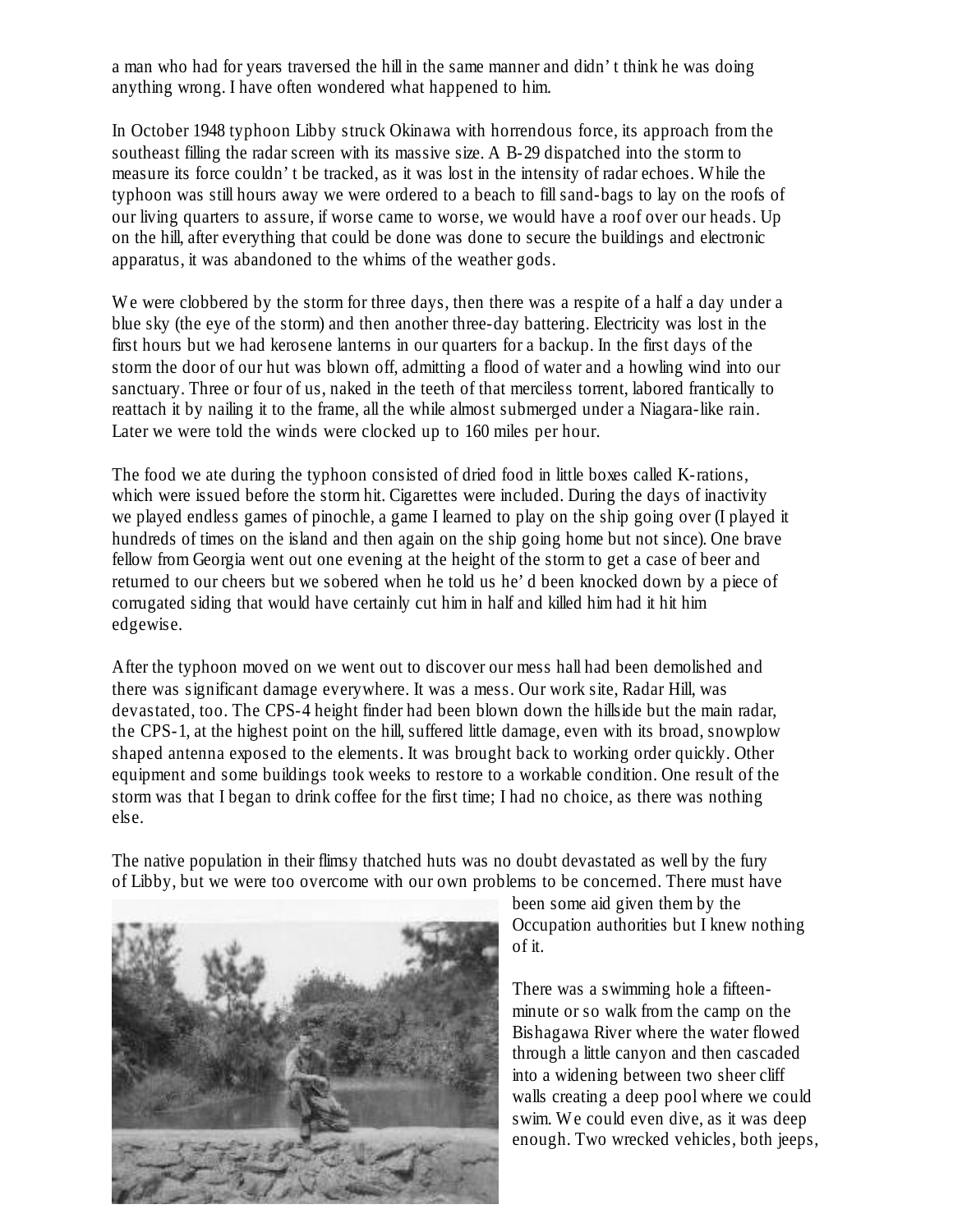were sticking out of the water in the pool and there was a burned-out weapons carrier atop one of the cliffs. They dated to the fighting three years before. As was everything outside of the camp, the river was off-limits, but we paid no heed to the warning-- we wanted to have some fun. There was, too, the danger of stepping on a leftover mine so an order to stay on the roads was in force. Old booby traps were another danger and, furthermore, we were told to be on the lookout for renegade Japanese soldiers thought to be still holding out on the island.

Okinawans were never allowed on Radar Hill and any and all labor was performed by American service personnel. In the camp, however, there were work gangs of Okinawans, including woman, who were employed in all sorts of enterprises. Women (we called them girls) worked as food servers in the mess hall and did kitchen police (K.P.) as well. And women were assigned to the quarters of staff sergeants and higher ranks as housemaids to do laundry and cleaning. Men were put to work on all kinds of projects from ditch digging to repairing electrical fixtures. One or two English speaking Okinawans were employed in the service club and library, affording some of us an opportunity to talk to a real native. At the end of the day they were all transported back to their village by truck.

An outdoor theater that could seat perhaps two hundred people was in the camp on a slope looking down on a movie screen set in a roofed stage area with an Eighth Air Force emblem was attached. Dressing rooms were available for live performances. Movies were a regular feature and Okinawan boys and girls would sneak in to sit on the hillside behind us further up the slope. No one ever challenged them and they disappeared as soon as the movie was over. During the time I was there only one live show was put on-- a troupe of Australian show business people who performed song and dance routines and comedy skits on the stage. There was never a more appreciative audience.

Near the theater was a library where I spent a good deal of my time. One book I recall reading was entitled "The Cry of Delores," a story of the Mexican revolution. A service club had magazines and games and there was a beer garden (hard liquor was forbidden) that served even 17-year-olds like me. And a PX (Post Exchange) that sold things like toiletries, stationary, cigarettes and the like.

I was in the service club one day browsing through an issue of Time when a strange, groaning noise made me pause and sit up straighter. It was coming from below me, from the bowels of the earth, altogether eerie and disquieting. When the floor began to tremble and the room to creak loudly and start to sway, I was out the door like a shot. It was my first experience in an earthquake but it was over in seconds.



The daily work schedule on Radar Hill consisted of four rotating shifts: midnight to seven a.m., seven to noon, noon to five p.m. and five to midnight. The routine called for an hour on the radar, IFF equipment, directing finding or plotting board and an hour off. There was always one officer on duty.

One early morning nearing sunrise I had an hour off and went out for some fresh air. It was still dark but the beginnings of daylight were visible on the eastern horizon. I choose a spot facing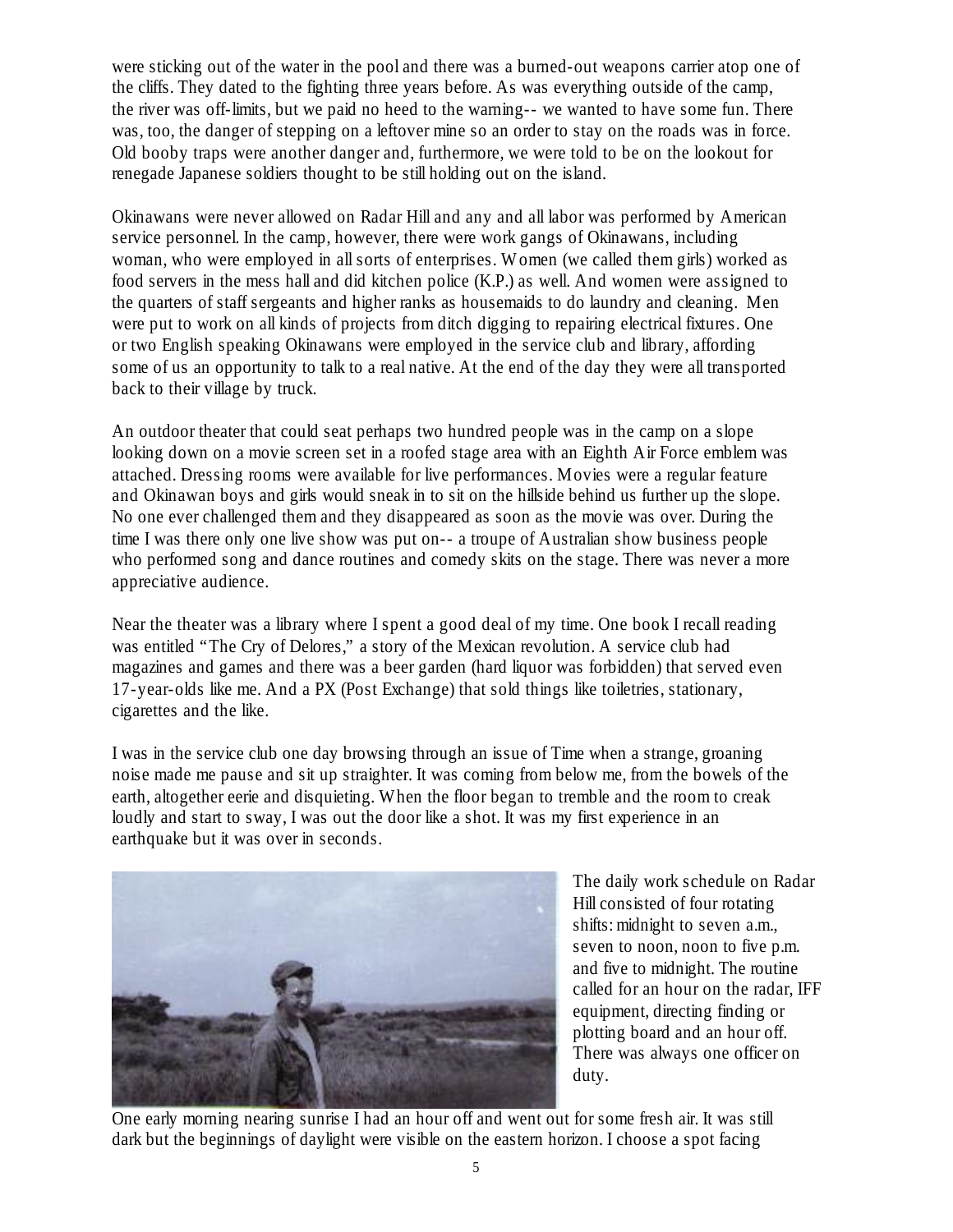west, put my foot up on a low wall, lighted a cigarette and peered out over the East China Sea. It was quiet, the sky was clear and the temperature cool and I could see a long, long way out to sea. As the earth turned into the direction of the sun it became brighter and brighter. Bolo Point, just north of the Yontan invasion beaches, was visible. The beaches themselves appeared from out of the darkness, too. Day was breaking.

Then I saw something strange, quite out of the ordinary. It was a stationary object in the water a bit north of Bolo Point and not too far off shore. It was a long slender object and as the light grew in intensity I could discern a tower-like structure in the middle of it. Ah-semi-oh! It was a submarine! It had to be a submarine. It was too far away to see any people on it but as I watched I thought it probable I was being observed as I stood there rooted by the scene. Then I turned and went to fetch the officer in charge.

Together we looked long and hard at the submarine. It was quite light now. There was no doubt as to what it was and I wished we had had a pair of binoculars. The submarine crew may well have been watching us, too, for in a few minutes it began to sink gradually into the water and then it was gone.

The officer and I returned to the radar room and he called headquarters at Naha to report the incident. A warship was eventually dispatched to the scene but by the time it had arrived the submarine had long since departed. I have always thought the mystery sub was Soviet and was there to spy on our installation.

Working a day shift one afternoon, I picked up a target approaching from the direction of Japan, that is from the north-northeast. It was not transmitting an IFF (Identification Friend or Foe) code. The normal procedure was to contact Okinawa Control on the phone (we had a direct line) to check on what they had coming from that direction at that time. Air traffic in and out of Okinawa was strictly controlled and no one flew anywhere without filing a flight plan indicating route, destination, call sign, altitude, etc. This went for civilian and military aircraft alike. Okinawa Control reported it had nothing on any planes coming from Japan and wasn't expecting any. An order soon went out to scramble an F-80 "Shooting Star" jet fighter from the airbase at Naha to intercept and identify the intruder.

Intercepts in daylight were made head-on, that is the F-80 was steered so as to approach the bogie (unidentified aircraft) from ahead on a collision course. We had no notion of the altitude of the bogie (the CPS-4 height finder was useless) so it was up to the pilot to determine an intercept altitude. Contact was made about eighty miles out and the fighter reported the aircraft to be a flying boat cruising at a low altitude. He was then ordered to make a close pass to determine its registry and shortly, after a fly-by, we were informed it was of Australian registry and we got the identification number (actually letters) read from the plane's tail. Another check with Okinawa Control with the identification num-bers proved fruitless. Calls on HF and VHF radio frequencies were initiated but there was no response. The Australians piloting the flying boat with obvious indifference kept on a steady course that would being them directly over the island.

Such a challenge could very well lead to serious repercussions as the very existence of the American military power on Okinawa was being flaunted. The Americans controlled the air space around Okinawa and you'd better have permission to use it or else. The F-80 was directed to make the intruder turn away by the use of gestures between the respective cockpits but this was ignored. The next order was to shoot across the bow to force it to turn away or at least to get its attention. That did the trick. All hell broke loose as the airwaves were instantly vibrating with a furious Australian accent shouting, "This is an international incident!" And, "There are women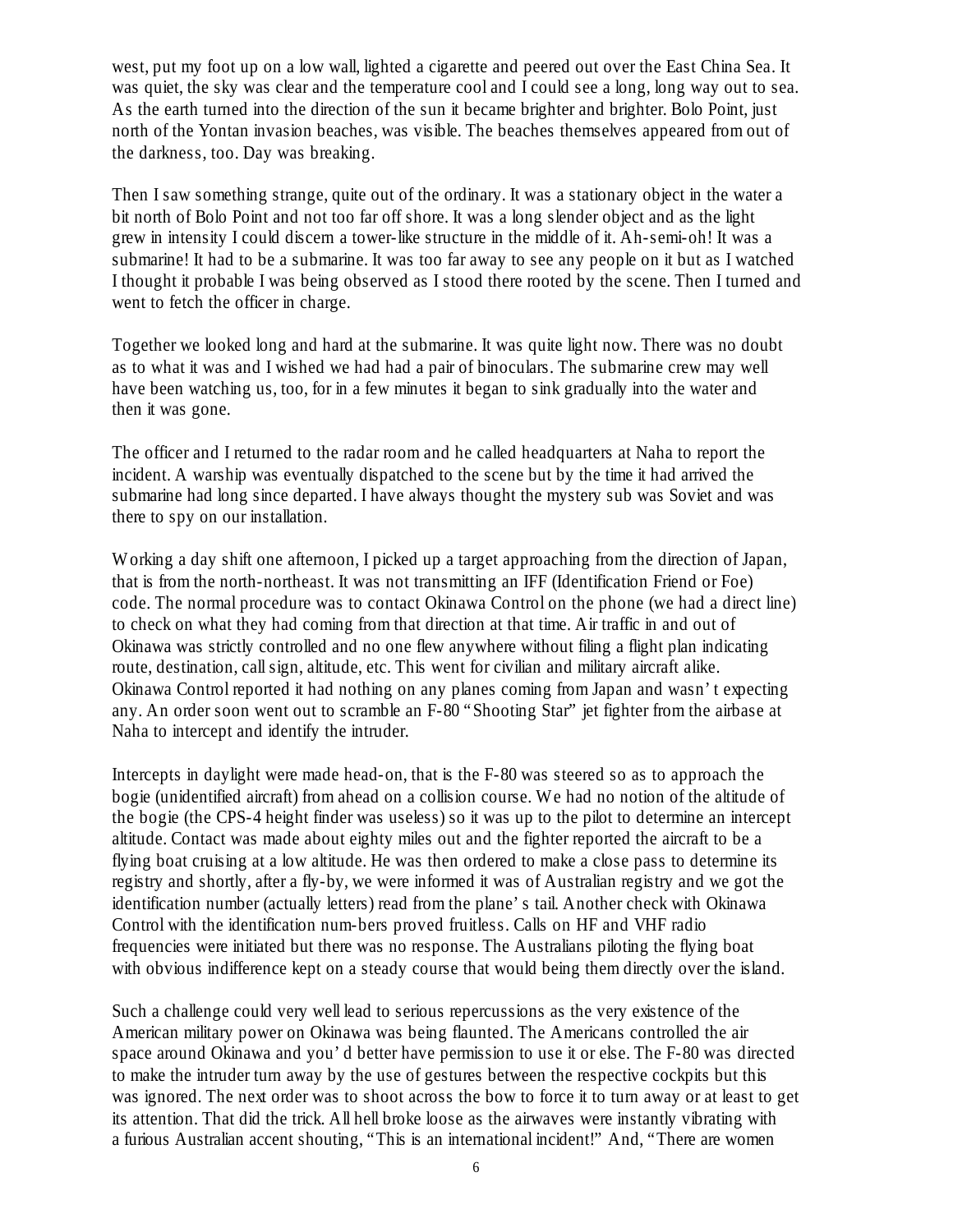and children aboard!" He ranted on with no letup but he continued to stubbornly maintain a course that would put him directly over the island. Nor did he respond to radio transmissions from us on Radar Hill advising him he was crossing a restricted area and was in violation of our air space. An order to shoot the airplane down was, of course, the next logical step but that was utterly out of the question and the flying boat was allowed grudgingly to proceed unmolested.

Contact was eventually established with Okinawa Control and clearance issued to pro-ceed on course to his destination, Hong Kong. The flight, we learned, had originated from a British air base in the Inland Sea of Japan (Beppu?) and had initially filed a flight plan that took it over Shanghai and thence to Hong Kong but the pilot elected to change his mind en route and go via Okinawa. On radar I watched him fade into the southwest, the echo petering out in the vicinity of Miyako Oshima, 180 miles away. So long, mate. You fared better than did that old man who trespassed our hill. Had he an airplane and an equally combative attitude, he might have pulled it off, too. (The incident recalls the shooting down of Korean Air flight 007 by the Soviets in 1983, thirty-five years later.)

Fighter protection for Okinawa was entrusted to relatively speedy Lockheed F-80 "Shooting Star" jet fighters for daylight operations and to Northrop P-61 "Black Widows" for nighttime. The F-80 (a.k.a. the "lead sled") was easier to deal with, as it merely had to be steered directly to the target to intercept. The twin-engine propeller-driven two-man P-61, however, needed to be steered around to the rear of the target and then brought up behind in order to make contact using the airborne radar. The P-61 was exasperatingly slow, so slow even a Northwest Airlines DC-4 was more often than not able to outdistance them. There were numerous times I transmitted the words "Buster! Buster!" to a P-61 pilot, the instruction to speed up; it was oftentimes said in vain.

In a letter from home I was to learn a brother-in-law, T.J. "Tucker" Giblin, had recently gone to work with Northwest Airlines as a purser and would be working flights passing through Okinawa from Tokyo to Manila and back. I told the family to tell him he could reach me on the radio through Okinawa Control when approaching the island on one of his trips and that I would try to arrange a meeting at Naha airport. He came in the middle of the night and I was roused from bed by prearrangement and speedily driven to the airport in a weapons carrier, arriving just as his DC-4 was touching down. He could only spare a few moments but it was still good to see him. Years later he was a 747 captain flying the identical route for the same airline.

The camp and Radar Hill were frequently sprayed for insects, mainly mosquitoes, and we were issued anti-malaria pills to ward off the malady as well. (We took salt pills, too.) But I came down with malaria anyway and to my knowledge I was the only one in my group to be so afflicted. Realizing I was becoming sick one day, I went over to the camp dispensary for help but my temperature was still normal and I was rudely sent away without so much as a APC (all purpose pill). Once back in the barracks I took to bed and within a short time was running a fever and shaking but, in a pique, refused help and asked to be left alone.

But my mates, watching me shivering and seeing the discomfort worsening, couldn't just sit by so one finally went off to get a medic. When the medic came to my bedside I ignored him, telling him I was all right and to leave me alone. He left but was soon back with wheels, leaving me no choice but to get up and go with him for a ride to the hospital. It was the ubiquitous weapons carrier and I sat in the rear and could hear the driver and medic talking in the front seat. They were telling stories of how many times they'd been taken in by those feigning illness. I didn't know if they were telling this for me to hear to compensate for their initial behavior in ignoring my complaint or trying to scare me. In any event, it didn't make the ride pleasant. At the hospital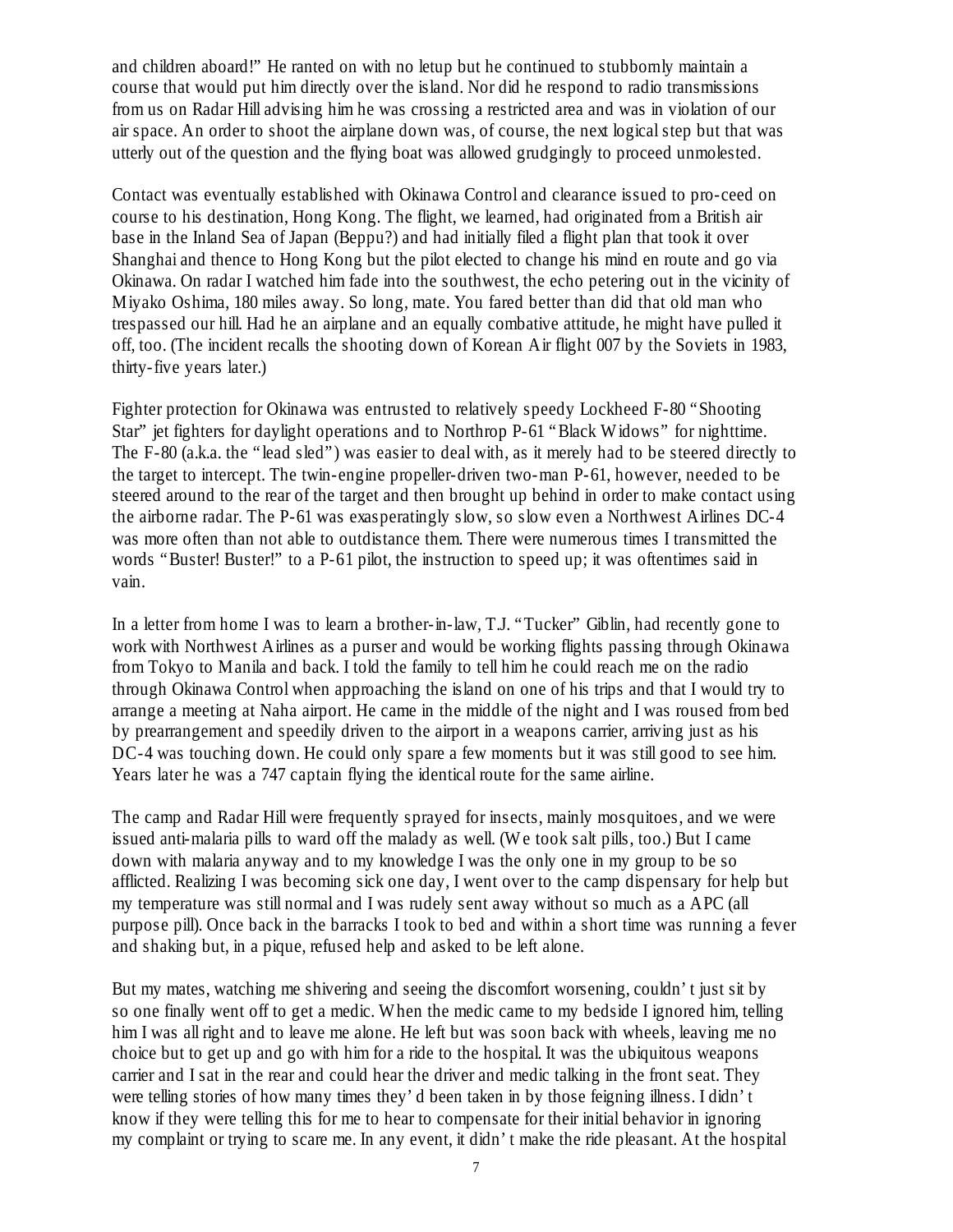I was treated well, particularly by the nurses, who were almost to me like creatures from outer space.

I subsequently went through four additional seizures (two on Okinawa) but I was never again challenged when I asked for assistance from the medical staffers. The medication proscribed to alleviate malaria in those days was chloroquine.

## INTERMISSION

When we were scheduled to go to work up on the hill, we would assemble at the post office at the camp to catch a 6X6 or weapons carrier, depending on availability, for the twenty-minute or so ride. I made the trip so often that I could close my eyes and predict every twist and turn of the dirt road. A good deal of the trip was made in second gear as the vehicle labored up the hill, particularly the last one, our destination. During the rainy season (wintertime) it was especially tough to drive on the often-muddy road. The last bit of road up to the top of Radar Hill was along a steep, twisting gravel roadway requiring first gear for most of it. There was a guard shack manned by military police (MPs) twenty-four hours a day near the top and that's where the DF (Direction Finder) operator got off. His post had to be the loneliest on the island. There were times when we had to do duty at the guard shack too, in the absence of the MPs, and I was no exception. It was another lonely place to be assigned to.

Once at the post office waiting for the transportation to fetch us, I was on the other side of a low stone wall in conversation with someone. When the truck came I turned and jumped over the wall and lit on a stone on the other side, falling and badly spraining my left ankle. It took weeks to heal and has left me with a reminder of Okinawa ever since.

I walked down to the DF facility one day in a free hour to spend an interlude with the operator, who was a friend and barracks mate. On the way back along the brush-lined road I heard a snort behind me and turned to see a wild boar poised to attack. It scared me half to death and I took off running like never before. I was always fearful afterwards on that road. The mongoose was another animal we saw occasionally and was best left alone. It was said they were brought from India years before to counter an invasion of rats. Snakes were also on their menu. It was rare to see a bird on the island.

On some days an F-80 would be up with the pilot getting in his required number of flying hours for the month. Occasionally one would call us asking for a "wheel check," which meant they wanted to buzz (fly low over) the hill, a maneuver decidedly frowned upon by the brass. If the "wheels" (officialdom) were "up," permission was refused but if there were no big shots around (wheels down) we would give them clearance for the low pass. Then those of us who could would hurry outside to watch the jet scream overhead only yards above us with a tremendous roar.

I recall a scandal involving the local camp fire department. The chief, a civilian, was arrested along with at least one enlisted man that was assigned there. Through whispered rumors we heard it had to do with homosexuality, a hush-hush topic those days. Another affair of the same sort at another time involved the local medics. A totally male atmos-phere prevailed in the camp and work site with sex only something you talked about. Most of it was boasting by individuals about the dubious conquests that they had made somewhere. With the exception of the native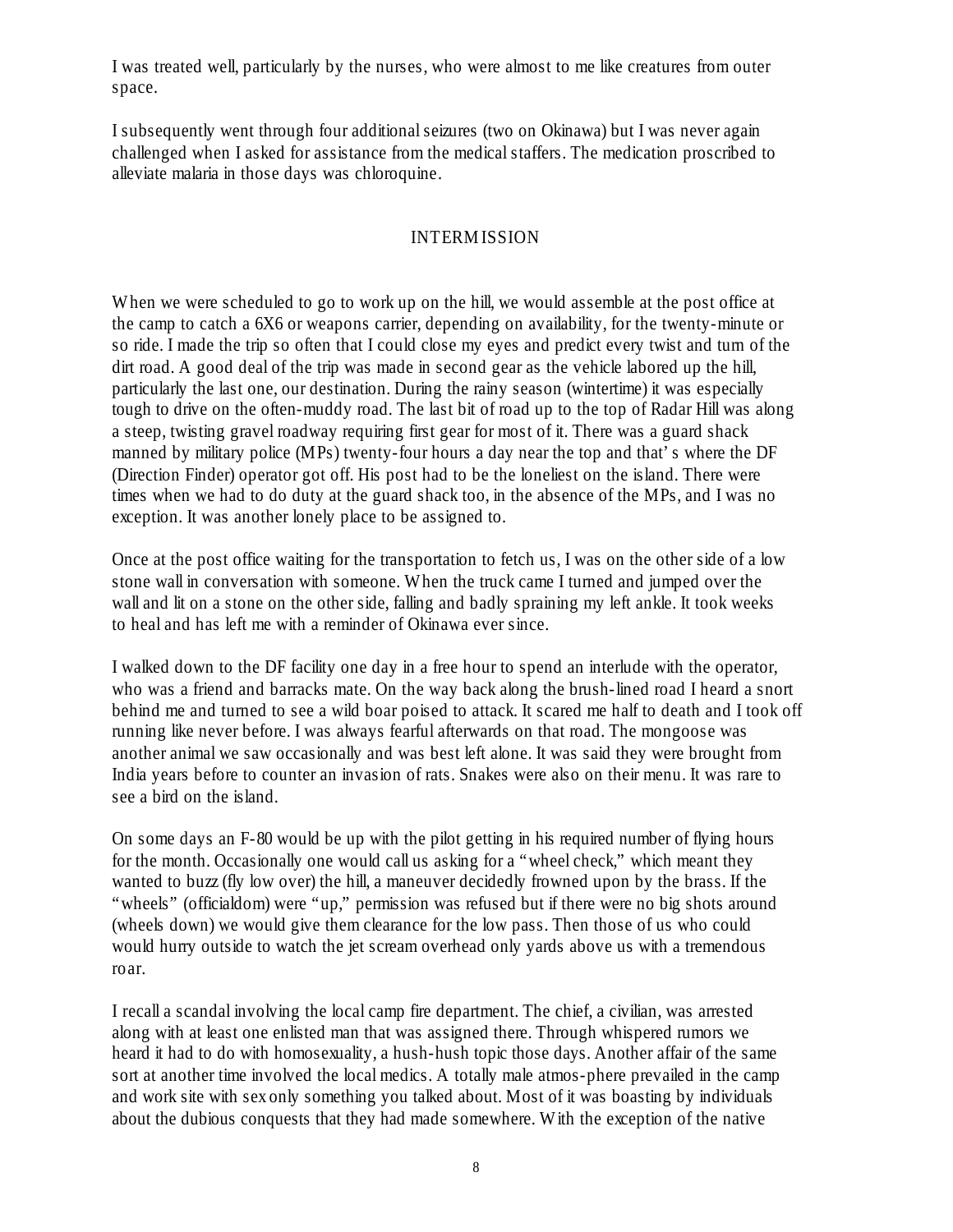girls on the serving line in the mess hall (with whom we sometimes bantered), USO women and nurses (if you were sent to hospital), we had no contact whatsoever with a female.



HAPPY HOUR

I was ordered to Tachikawa air base at Tokyo in June 1948 to attend a two-week Information Center Operator course (MOS 510) which was held at another nearby air base called Johnson. It was a specialty I had been doing since joining the squadron the proceeding February and indeed turned out to be the only formal training I ever got during my four-year enlistment. The five-hour flight from Naha to Tachikawa was in a windowless twin-engine C-46 Curtiss Commando with facing bucket seats along the interior of the fuselage. I managed to stretch the two weeks into three and see some of the sights, such as they were, around Tokyo, and the city itself.

The war had ended two years and ten months before and Tokyo still had the scars from the countless bombs that had been dropped from the B-29s. A lot of the city had already been rebuilt but most of the construction was rather flimsy and temporary. Tokyo Station was missing a roof. The men in the streets still wore army uniforms or parts of uniforms and there was little of the bustle seen today. General Douglas MacArthur's headquarters was in the Daiichi Building and always drew a crowd when he either arrived or departed. I joined the crowd once to watch the Old Soldier enter the building.

From Johnson Air Base we could take a Tobu Tojyo line train into Ikebukuro and then transfer to the circle line that went around the city. Every train had a white-banded car at the rear for occupation personnel and was free. Once I went AWOL with another airman in mid-week to see some girls in town. When we returned on the train early in the morn-ing in time for class we went a station beyond Johnson, got off, and went over a fence to get back onto the base. Japanese security police employed by the base patrolling the perimeter greeted us but let us through after we gave them cigarettes.

The other airman and I picked up girls at the roofless Tokyo station, the place for such opportunities, and would stay with them somewhere in the city. The first one I picked up was named Michiko, a not very pretty woman, and one who had been badly burned on her lower extremities during one of the fire bomb raids. The second was Homiko, perhaps 15 (I was all of 17), with whom I spent a weekend at her one-room dwelling in a village outside Tokyo. The night there found us on a tatami (straw) mat bed alongside her family, that is her father, mother, and four siblings. The other airman and his girl were with us there as well. We were not supposed to be there at all and moreover it was strictly forbidden to eat food prepared by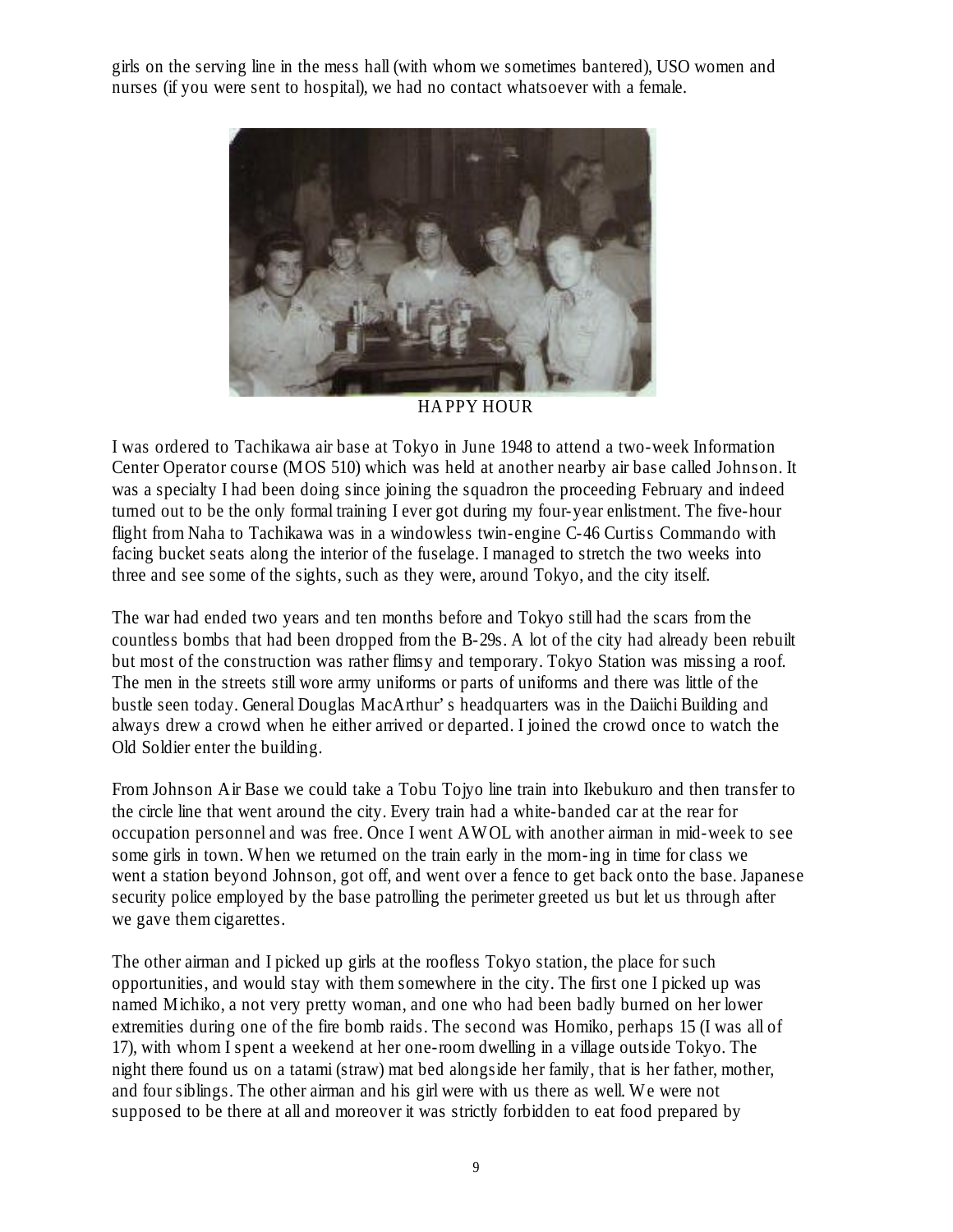Japanese because of the severe food shortage at that time in the civilian population. But we were young, adventurous and unconcerned.

I bought a ticket to a girlie show from a sergeant on the base one time and was taken by bus to some sort of club where two girls from behind a netting performed a strip-tease while Japanese mood music played. There were a couple of drinks, too, as part of a package-like deal. The sergeant had led us to believe it was against the law to do any-thing like this and the whole thing, I noticed, was done in a very furtive manner. He undoubtedly made money from his shady little enterprise.

On the circle line train one day we met an Australian woman who had lived in Japan during the war and had been married to a Japanese. She invited us to her home in Sugamo in Tokyo, which was just outside Sugamo prison where Ex-Premier Hideki Tojo had been incarcerated and subsequently hanged for war crimes. There we sat and had tea while she related her story to us. Things went well until she told us she had murdered her husband by stabbing him to death with a knife and that sort of cooled us toward anything further to do with her. We made excuses as soon as possible and went on our way.

The other airman (also from Okinawa) and I were inseparable during our time in Tokyo and attended the same school. After our return to Okinawa he came down with the clap (Gonorrhea) and was banished to the clap shack until he was cured. Our friendship waned after that, though, for he wasn't able to forgive me for not sharing the same fate.

The flight back to Naha was in another C-46 from Tachikawa. We took off in good weather but were soon in an appalling storm, the plane bouncing all over the sky in heavy rain. Most of us, if not everyone, soon became violently sick. In almost exactly five hours we landed and I was never so happy in my life but when I stepped off the plane I knew we were not at Naha. Nothing was even vaguely familiar so I waited at the door for the crew to appear. We had seen nothing of them since taking off earlier, they undoubtedly very busy keeping the plane in the air. When the captain finally came out I asked him where we were and he replied we were at Itazuki air base outside Fukuoka on Kyushu Island in southern Japan. Due to the weather he had had to go to Seoul, Korea to try to land but the weather there turned bad and forced him back to Itazuki, which had been closed earlier due to weather. There wasn't much fuel left, he added, for any options.

We were given a bed and meal tickets and spent the night at Itazuki. The next morning on the way to breakfast I ran into a fellow airman who had been in the same flight as me in training at Lackland seven months previous. He was as surprised to see me as I was to see him. The flight that day to Okinawa took three hours through a cloudless sky, the storm having moved off. Thirty-four years later I was to return to Fukuoka to teach English.

Later, back on Okinawa, I went with a swimming party organized by the USO to the beach at Yontan. We were to use an amphibious vehicle called a "duck" as a platform from which to swim because the beach there was still pretty much littered with the debris from the invasion. A coral reef also pre-cluded any notion of going into the water at the beach. The duck took us out into the East China Sea beyond the reef into the swells and deep water where a swim was possible. Just beyond the reef two or three fellows leaped into the sea while the duck was still moving, leaving them splashing in the wake. A half-minute later it stopped, the engine shut down, and I went to the edge of the deck and dove into the water. It was my first time to swim in an ocean.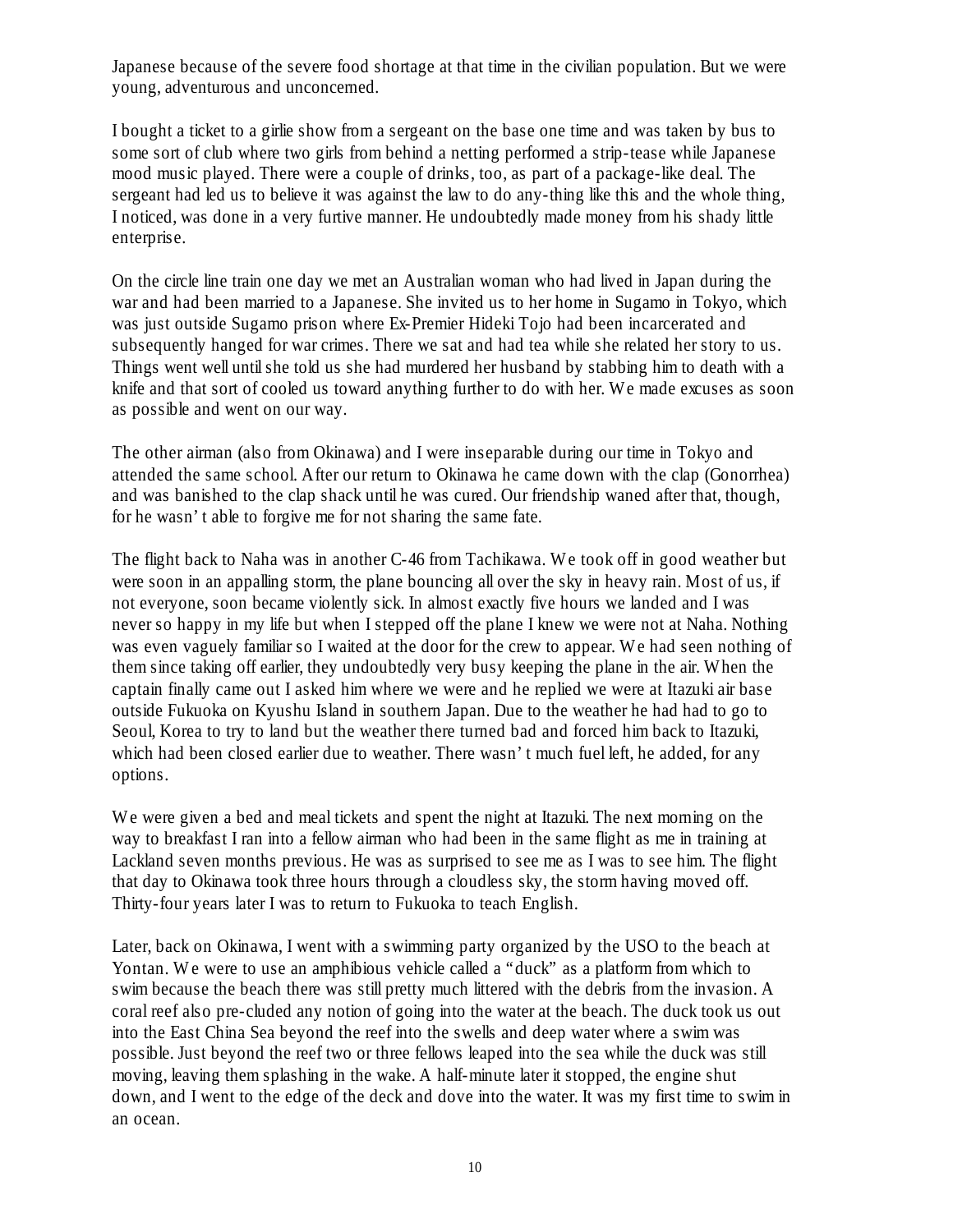

(**Left**: At home) But as my body was committed to the water I heard screams for help from those who had earlier jumped off. The sudden silence from being submerged cut the sound off but I quickly fought my way back to the surface to climb back on the duck but it was starting its engine and moving with increasing speed away from me. I tried to grab on the now moving duck but I couldn't catch hold of anything. Since all attention was directed to the guys in trouble I was left on my own treading water in the deep sea. Fear and panic rose up within me but I pushed it back and began dog paddling my way to the duck. Images of sharks and octopus rising through the water below entered my mind and the realization of where I was made me acutely aware of my situation.

Bobbing like a cork in the swells I tediously dog paddled my way toward the now far away duck. My eyes stung from the salt and my arms grew heavier but I couldn't, I

wouldn't, call out. Nobody would have heard me anyway and by calling out I realized I would have let loose the panic growing within me. The distance lessened and then, when I knew I was going to make it, I felt renewed strength and surged through those last few yards. With a desperate lunge I grabbed hold a ring of some sort on the duck and felt my body go immediately slack from relief. I was safe. I climbed up onto the deck and lay quietly, breathing hard and thanking my lucky stars for being alive. I told nobody of my ordeal and after all was again back to normal I dove off the duck for another swim.

Walter James Murray Revised May, 1997

Pictures added March 1999

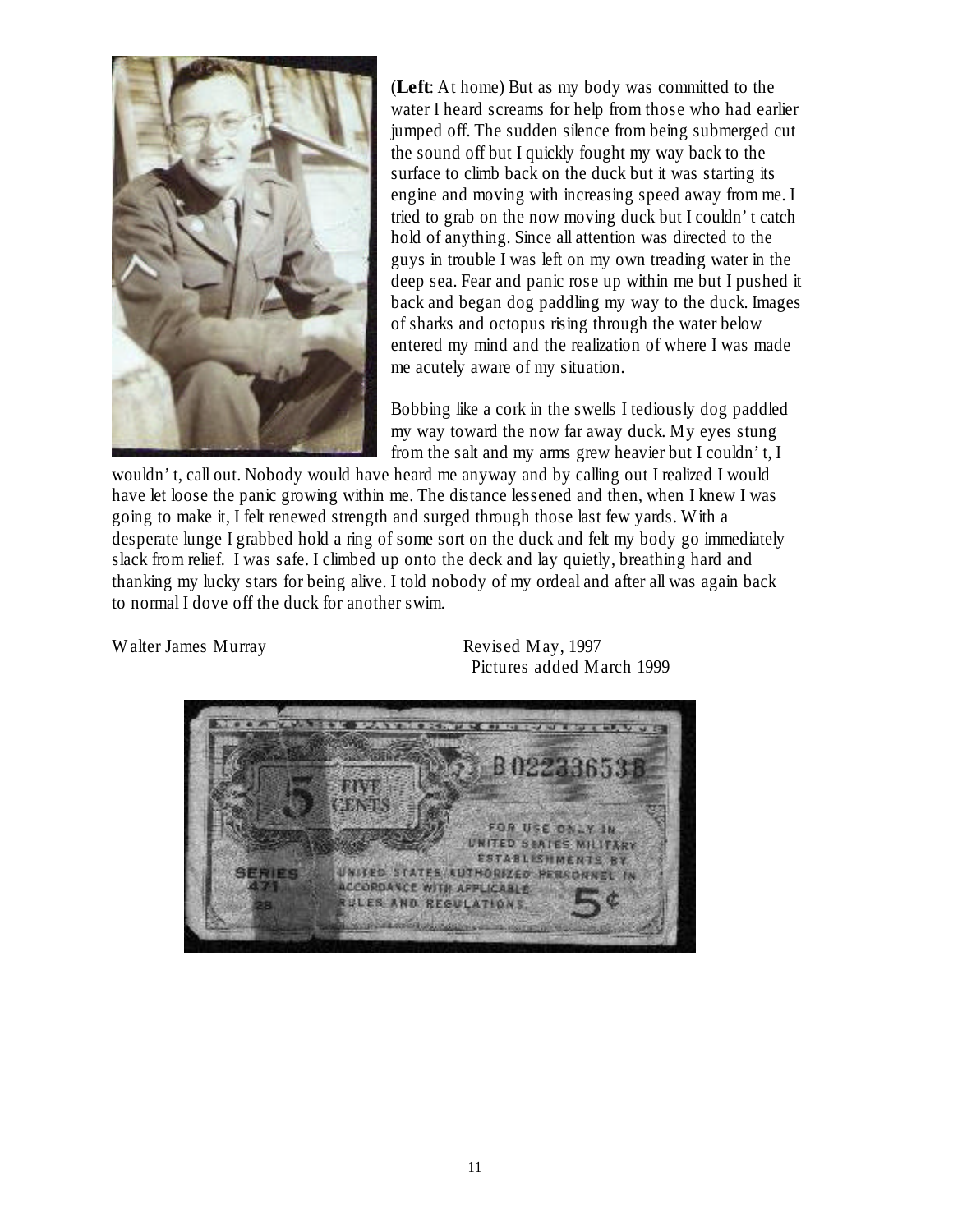

## **Correspondence**

From: Lyle "Mike" McMichael, November 27, 2000 (via e-mail) To : WJM

Hi— nice to hear from you. Yes, you no doubt vectored me around out there in the ink as I did not leave the Island until mid-48. Never flew the [P-] 61 again as I think they all hit the junk pile, but did get to fly on most of the follow-on birds as I stayed on active duty for another 24 years. Have never made one of the reunions due to medical, but have hopes for the future. Like you I also think [Ray] Walker has done a great job of getting the Okinawa gang together. Thanks for the note—Lyle 'Mike' McMichael.

From: WJM, November 27, 2000 To : Lyle 'Mike' McMichael (see above)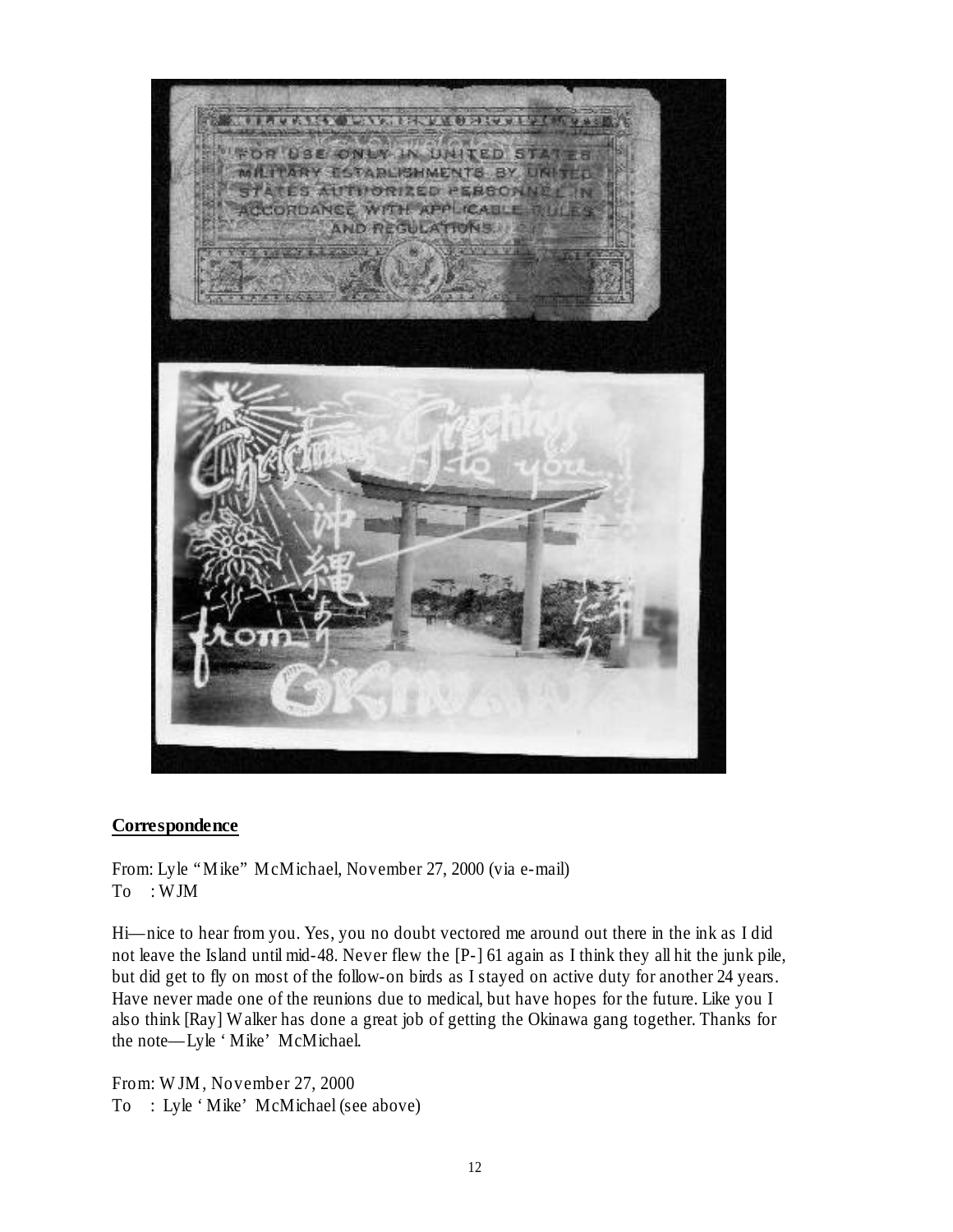I was assigned to the 623 AC&W Sq. shortly after my arrival on Okinawa in January 1948, as a basic airman. I very soon became a radar operator on Radar Hill, just north of Kadena. Our call sign was "Walter Control." I ran many an intercept during the 15 months I worked up there, directing F-80s in daylight and P-61 "Black Widows" at night. What a pleasure to be writing to a man after all these years who was in one of those night fighters! As a 17-year-old boy I had a lot of fun on Okinawa and adventure, too. I attend- ed the reunion at Dayton and had a fine time there. Ray Walker's a great guy. There was even a P-61 on view in the air museum! Jim Murray, Saint Paul

Response from Mike: Dated Friday, December 01, 2000 (via e-mail)

Jim---no big tales about my 61 days. As engineering officer for the Sq. I also had to take my turn on alert, but also had to test fly the birds when it was called for. I was a pilot--in fact you got me trying to remember who my RO was. I used to feel sorry for him, sitting in the rear of that bird with me falling asleep up front and the bird would drop off on one wing and I would wake up with a jump and sweat—thank god the 61 was a very stable aircraft. Keeping the birds in the air was tough as everything was going to Europe under the Marshall Plan and many times I gave natives cigarettes to go up in the hills and get me parts off crashed aircraft. After months operating this way I grounded all of the 61s and that brought the #1 commander out of his office in Haw. Chewed and cussed me out, but saw our problem and a few weeks later after that I started to get some people and parts. The day I left they gave me a fly over with 12 birds out of our 14 that we had in the Sq. so we came up in the world as when I took over the job we were lucky to have one birds in flight status. I had an assistant Eng. Officer that we took turns testing the birds (we also had a couple Douglas A26s) by the name Rickey that spun in on one test flight. He and the RO were both killed. That was the only loss of crew during my tour. My investigation of the crash, it looked like he lost flight control when one of the wing spoilers jammed up---the 61 had wing spoiler rather than ailerons. ----I shot my wad---mike

From Stephen Rabson, dated December 01, 2000:

## Dear Mr. Murray:

Thank you very much for sending these essays. The first one confirms that after W.W.II Okinawa became a kind of low-priority dumping ground for the military where they could send defective equipment and "problem" personnel from other commands, and divert needed there to mainland Japan and, as this account indicates, to Europe. Some of this is explained in a book called Okinawa: A Tiger by the Tail by M.D. Morris (Hawthorn Press, New York, 1968), Best wishes, and please keep me posted with anything else you get. I wonder if anyone remembers that in 1946 the military set up a kind of "comfort station" of regulated pros- titution with drinks sold and health check-ups provided until the chaplains put the nix on it. (This from Morris's book.) (Signed) Steve

#### **Addendum**

Like everyone else, I had bought gifts to take home after my tour of duty. Among the gifts was a pair of silk pajamas for my younger sister who had been taken to a sanatorium in northern Minnesota because she had tuberculosis. I put the items in a B-4 bag, a canvas bag that I still have, one that had been decorated by an Okinawan artist. When I boarded ship for my return to the states, I stored the bag where I was told, adding it to a pile of similar baggage in the same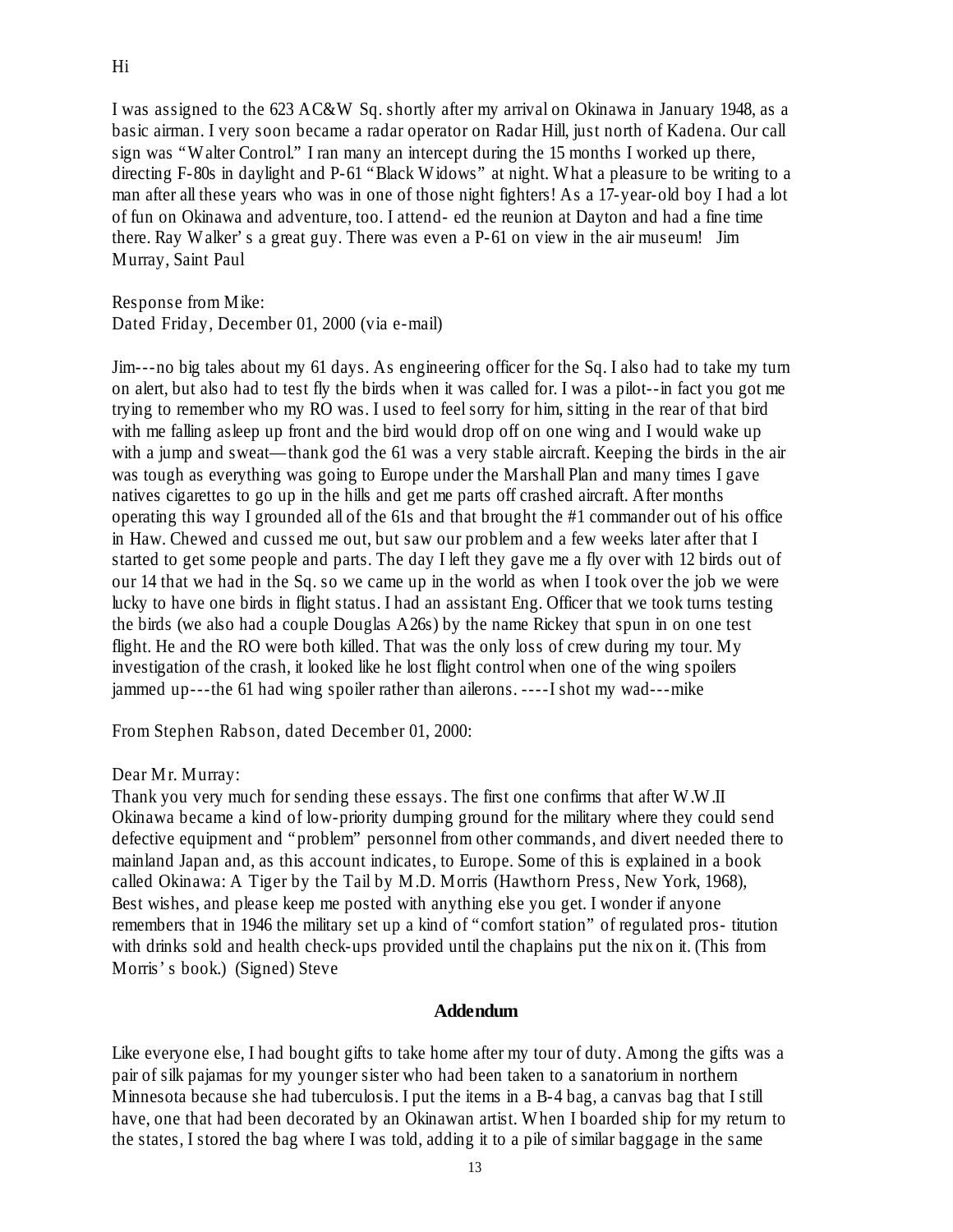area in which we slept. On my arrival at San Francisco, when I picked it up, I immediately realized it was considerably lighter in weight. When I was later able to open it, it was with a heavy heart that I discovered it' d been ransacked and I had lost all the presents I had bought in Asia to take home. WJM

\*

In 1948 a new commander, a general, was assigned to Okinawa and all military personal were ordered out for a dress parade to welcome him. It was to be the first time since basic training that I would be required to march in formation. The parade was held somewhere south of Kadena on a field where we were formed into flight formations, that is three flights together, twelve abreast. A flight would normally have between 50 and 60 men. There were a number of such formations, at least a dozen, but I don't recall how many.

I found myself in the front row of mine and, as the tallest, wound up on the extreme right, behind the right guard. I would be for me the first time ever at the pivot position, even though I had been the tallest in my flight in basic training. I was never more conscious of where I was and fought down anxiety. A military band struck up a Sousa march and we paraded splendidly, I thought, for the general. It was exhilarating to be marching again and I pulled off my role without a hitch. Alas, it was to be the last time I marched as a soldier, even though I spent two more years in the military after Okinawa. WJM

\*

In the mid 1950s, working in the flight dispatch office for Northwest Airlines at the Twin City (MSP) airport, I was temporarily assigned to the Seattle office as sickness and vacations had left them shorthanded. One of the dispatchers there had flown co-pilot on B-29 bombers during the war a few years before. He told me he was in the last wave of planes dropping incineraries on Tokyo during a nighttime firebomb raid in March of 1945. The first wave had flown high with the succeeding waves progressively lower until his wave approached the city at a mere five thousand feet. They looked for dark areas into which to drop their bombs as the airplane was tossing violently in the updrafts caused by the fires below. Over the city the stench of burning bodies filled the plane and the crew, overcome and hanging on for dear life, vomited uncontrollably throughout the run. I tell this only in respect to the girl Michiko (p. 11) who had suffered serious burns on her body from such a raid. It may well be I had met one of the airmen who flew above her in a bomber that fiery night. WJM

Two e-mails from Basil Stephanoff:

I've read a lot of books in my day and I would have to rate your story right up there with the best of them! I'm glad I asked you to send it. Your memory is excellent. There have been a lot of changes from the time you were there to when I came along in '55. The Quonsets were more open bay in my day with one NCO room at the far end of the BAQ. Another Quonset behind the main BAQs became to latrine where one could shower or use the toilet. The roads were improved and during the rainy season the transport up the hill would occasionally slip and slide but we always made it up or down the hill. I don't recall any other buildings atop the hill other than the radar building but I could be wrong.

My memory of my time in the AF has done a pretty good job of eluding me. While at Bisha Gawa There was an army outfit across from us,  $808$ <sup>th</sup> Engineer Battalion. Years later I ran across an ex soldier who was stationed there. He had pictures of the area and the  $623<sup>rd</sup>$  was no more. It had been leveled and the earth moved around. I don't know if anyone who ever returned to Oki ever mentioned looking for the old place. As for the "radar hill" I don't have any idea what became of it. When Bisha Gawa closed down I went with the new site to Yoza Dake and was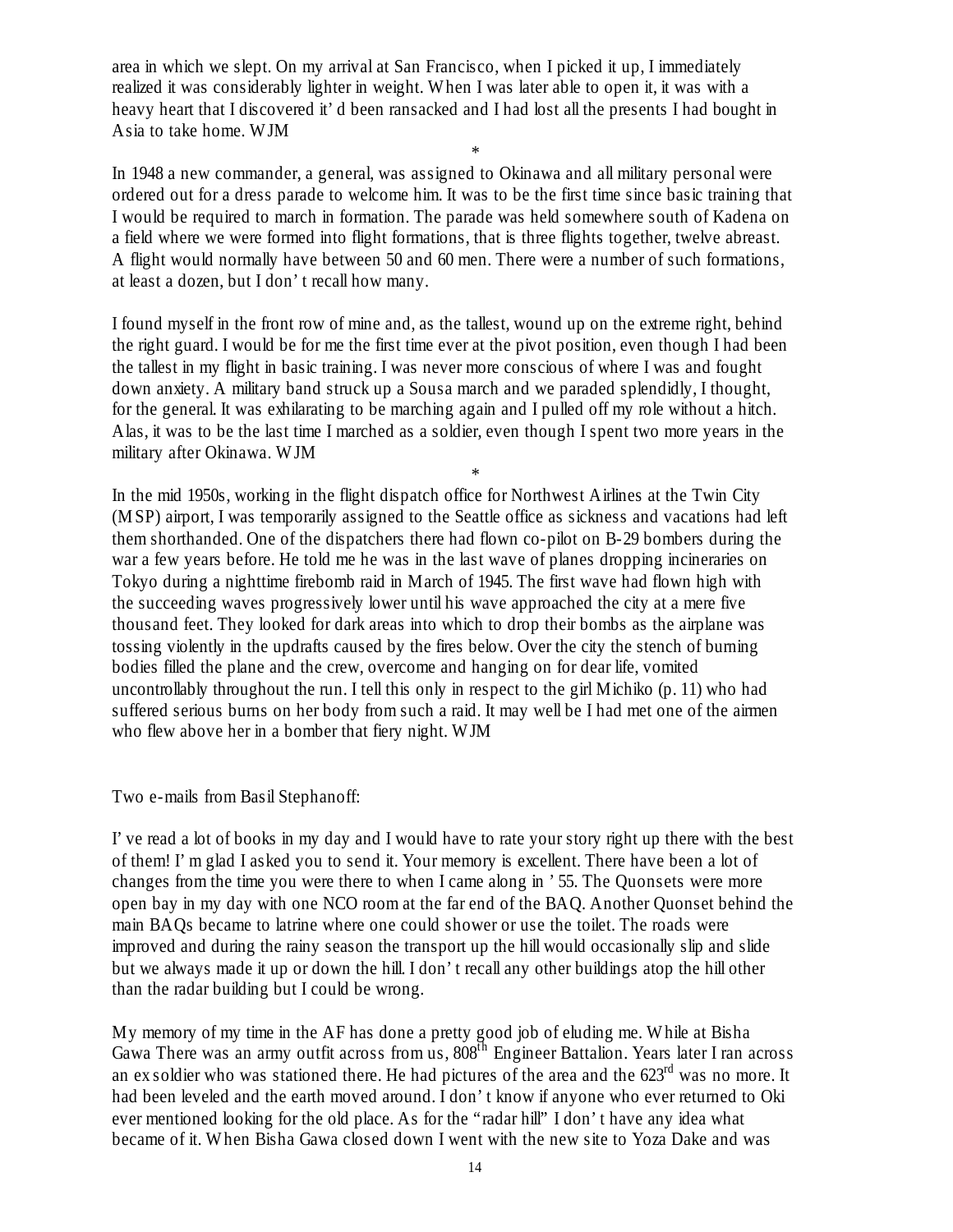there only about a month and rotated back to the U.S. You mentioned working seven-hour shifts – we worked eight-hour shifts – 8 to 4, 4 to midnight and midnight to 8. The only control of aircraft and intercepts were done by officers who were trained back in the states, the lowest rank being  $2<sup>nd</sup>$  Lt. The highest ranking officer that I can recall on the hill was a 1<sup>st</sup> Lt. or Capt. I was an A  $2/c$  when I went over and came back an A  $1/c$  and that's what I got out as. The barracks floors were still wooden and we were allowed to have house maids as we called them to help keep the BAQ clean. There were one or two girls to a BAQ and we also had a houseboy who shined our shoes. The bunks still had mosquito netting and we sprayed around the bed before putting the netting down for the night. Sometimes you would hear the mosquitoes buzzing around and would wonder if they were inside the netting or not. One of the enterprising GLs (Chris) had an Okinawan girl friend and he opened a laundry business and his girl friend (called a "honey") did our laundry. The food was still served in the mess hall by the Okinawans. Watching the radar scope was still for one hour on and one or two hours off. The positions manned in '55 were a scope operator, recorder (wrote down the moves of the targets on a log) and the plotting board. There were two positions on what was called a "dais" – an M.I. (Movements Identification or something like that) and another I think called "Control Tech", the latter assisting the controller and scrambling any aircraft as directed by the OIC on the dais. I believe they may have been two scopes on the dais to run intercepts but couldn't say for certain as there was always two officers there on duty. Going back to the Quonsets I forgot to ask you if you had a box next to your bunk with a 40 W bulb burning constantly to keep your clothing from getting mildew. I can see where you got your experience from controlling aircraft on Oki and then having the good fortune to get into Approach Control when you returned stateside. By the way, I flew over and came back on ship and it took us eighteen days. We came a northern route with only one stop and that was at Yokohama and into Seattle. I sent a photo of the ship to the  $623<sup>rd</sup>$  web page and it was filed under the Yozadake photos as a "cruise ship" I think. I enjoyed crossing the Pacific by ship and had a lot of fun running around on it. The ship was the U.S.S. General Mann. It served during WW II. The island was pretty well cleaned up when I got there as I never saw any wreckage of equipment as you did. If Ray [Walker] has a copy of your story it wouldn't be a bad idea to put it on line for others to read. From the time you were there through the time I was there and beyond there is a lot of interesting history for us younger guys to know what it was like in the beginning. Thanks for sending your story. [signed] Basil. P.S. The outdoor movie theater was still there – never saw a USO show while on the "rock". [From an E-mail dated November 17, 2001 & retyped in its entirety by WJM]

#### Second e-mail from Basil Stephanoff:

I enjoyed walking through your past years in the AF. It was interesting to note that when you enlisted you were in the Army Air Force and in a short period of time you were now in the USAF. A few years after WW II was over you still were able to see the damage the war had done. I think there may have been one ship that was still laying off shore on the eastern side of the island. I don't recall if it was supposed to be Japanese or American. The burial sites are something else. I never went into any but had taken a few photos of them. One of the vets wrote about being at Motobu on the "Forum" and sleeping in tents. I don't recall if that would have been around your time or not. I found that interesting. I wonder how many guys know what an MOS was. I was lucky to have had an older brother in the AF around the time you were in and had a chance to learn something about the old and new. I can still picture the uniform with the polished brass, Army stripes and insignia and the shoulder patches. The one-piece fatigues was another item. A lot of businesses popped up from the time you were there. The military became more lenient and in your off-duty time you could go practically where you pleased. A lot of taxis and motor scooters on the roads. One of our crew even had a car and drove it up to the hill several times. The typhoon problem was about the same – batten down everything and get a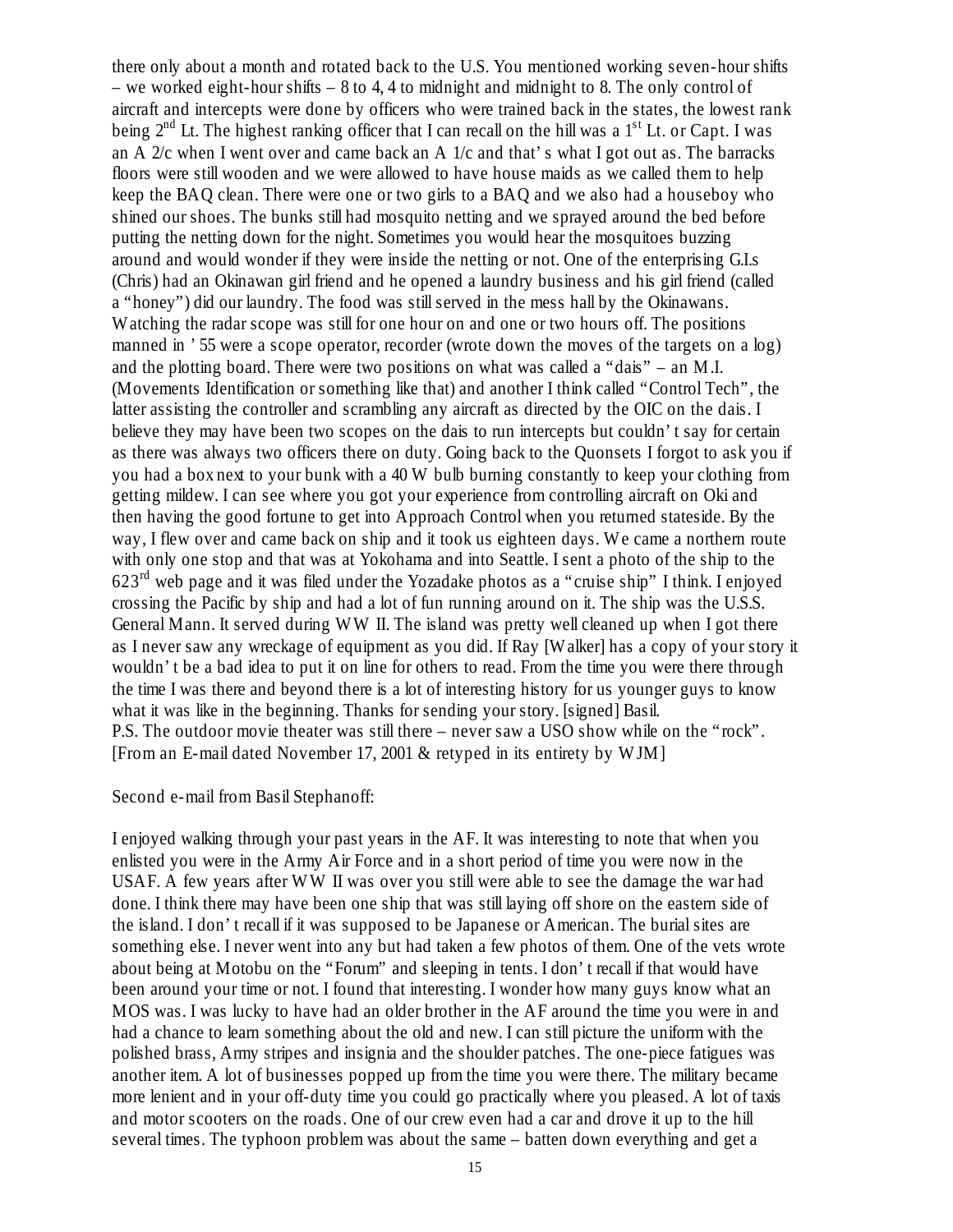couple of decks of cards to play pinochle (double deck pinochle), lots of booze, snacks and batteries for radios and flashlights. I lucked out with the typhoons as there were never any that tore up Bisha Gawa very bad. Most of the guys looked forward to having them come. Party time I guess :0) The box I mentioned with the 40 W bulb contained our dress blues and khakis and shoes. If these items were left out overnight or two they would get a green looking fungus (mildew) growing on them. I don't recall Yozadake having the boxes but I never bothered to unpack my duffel bag when I got there since I was rotating back in a short time. I had forgotten the saying you mentioned (aah samio oh) something like that and got a chuckle out of it. It will be interesting to know what Ray thinks of the idea of placing your story on the web page. One of the guys I met on another web page wrote an email to me and then posted it on the web. His telling of returning to the site we had once been at made for some excellent reading. Things like this make the web page of the organization interesting and it helps jog ones memory. [signed] Basil [From an email dated November 17, 2001 & retyped in its entirely by WJM.]

# E-mail correspondence entered on the  $623<sup>rd</sup>$  web site:

When I [Jim Murray] enlisted in the military in August 1947, it was segregated. White were here and blacks (Negroes or colored then) were over there. The following year, 1948, President Truman desegregated the military but until I was discharged in August 1951 I never worked with a black man, never even saw one as a matter of fact. Today, Martin Luther King Day [February 20, 2003], it's a different military and I applaud the change. What has been your experience? Jim **Murray** 

From Richard van Meter, Sr., vanrch@netscape.net January 25, 2003, Bravenet Web Services Hi Jim Murray, you just missed it, I forgot when you came home but in June of 49 three black men were moved into our Quonset, one was named Charles Osborn from Kansas City Kansas he became a good friend the other two I did not know well but that was the time it all came about, we had some men who talked about blacks in a bad way but after they moved in I never heard another word, we all got along well and did our job, Jim you might remember I came home in September of 49 at least was processing to come home and was called to the orderly room and given a bar with three ribbons on it to wear on our uniform, I know one was the Army of Occupation ribbon but for the life of me can not remember what the other two were and they don't show up on my papers [Typed as in original, WJM]

Reply from Jim Murray:

Hi Richard Van Meter, Sr! For those interested in the history of the  $623<sup>rd</sup>$ , your contribution regarding the first black airmen to join is appreciated. I left on the General Pope in the second week of May 1949; the replacements may well have been incoming on the Pope and sent to the  $623<sup>rd</sup>$ , like me, after processing in Naha. I, too, was awarded the Occupation medal, the only medal I ever got, and I don't recall it ever being pinned on me. But my old grey matter, she ain't what she used to be! Jim

This from 623rd web site dated March 7, 2003 from one who didn't identity himself: "About the end of 1949 and the beginning of 1950 some members of the squadron were involved in moving to the small islands around the chain and trying to establish a submarine spotter station. I remember going to one little island and we were run off by coral snakes." See near bottom page 6 from "One early morning… ." Did I do that?